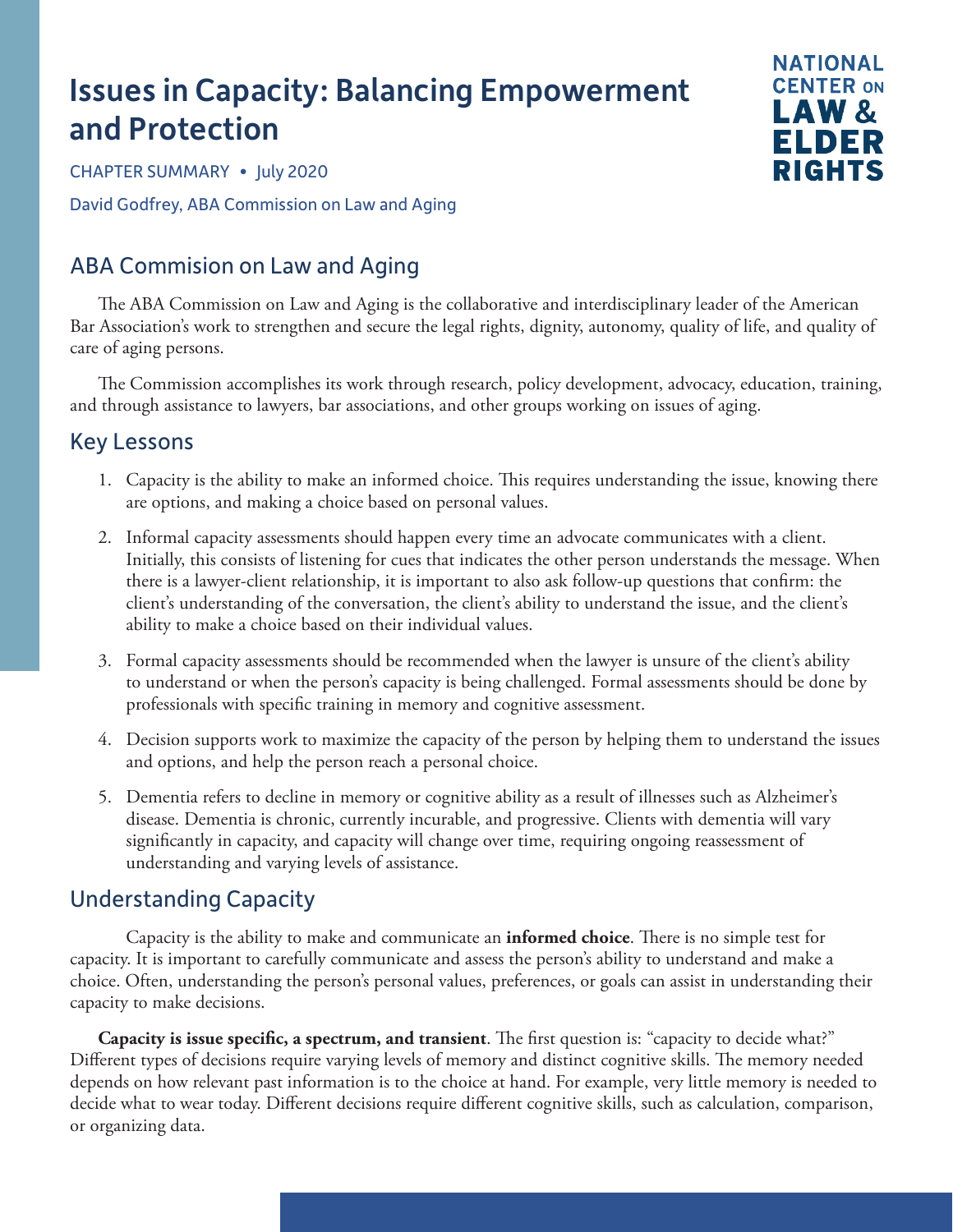**Capacity is a spectrum**. The ability to understand and make choices is not an on-off function. Capacity varies in subtle degrees, from no or very low levels of understanding, to the ability to understand and make decisions on very sophisticated and complex issues.

Capacity is impacted by health, pain, medication, illness, or injury. Capacity can be developed by learning and experience, and it can decrease with illness or injury. As these factors change, capacity can increase, decease, and return.

#### **PRACTICE TIP**

For lawyers, capacity is not defined in the model rules of professional conduct, it is inferred by looking at these rules:

- **Rule 1.4 (b) on Communication**: "A lawyer shall explain a matter to the extent reasonably necessary to permit the client to make informed decisions regarding the representation." This involves more than talking; it requires recognizing if the client understands the explanation sufficiently to make choices based on the information supplied.
- **• Rule 1.2 on Scope of Representation:** This rule allocates to the client the decision on the purpose, goal, or objective of the representation, and to do this, the client needs to understand options and potential outcomes.
- **• Rule 1.14 Client with Diminished Capacity:** This rule offers guidance on representing a client with diminished capacity. At the core this is, to the extent possible, maintaining a normal attorneyclient relationship. This rule and comments to the rule offer extensive guidance on balancing client autonomy and protection.

#### Informal Capacity Assessment

With all interactive communication, advocates informally assess capacity by looking for clues in replies that indicate that the person understood the message. This happens in the most casual of conversations when we look for some hint in the feedback of mutual understanding. We really don't think about it, unless we perceive confusion. Informal capacity assessment happens so naturally that we don't even realize we are doing it.

When the informal assessment needs to be expanded upon, it is helpful to ask questions that confirm understanding. This is still informal assessment. Questions should confirm that the person understands. If the initial answer indicates confusion, restate and re-ask. If practical, break the question down into smaller parts that are easier to understand and ask those, looking for understanding. If it still unclear that the person understands, delay action, try again another day, urge evaluation by others, including formal assessment by trained professionals. If you are unsure of the person's ability to understand and make an informed choice, a professional assessment is recommended.

#### **PRACTICE TIP: BETTER COMMUNICATION WITH PERSONS WITH DIMINISHED CAPACITY**

- Practice listening skills. Listening is more than hearing. Listening seeks to understand.
- Before you start, make sure the person knows you are talking with them. Make and maintain eye contact if possible.
- Eliminate background noise.
- Watch facial expressions and gestures for added meaning.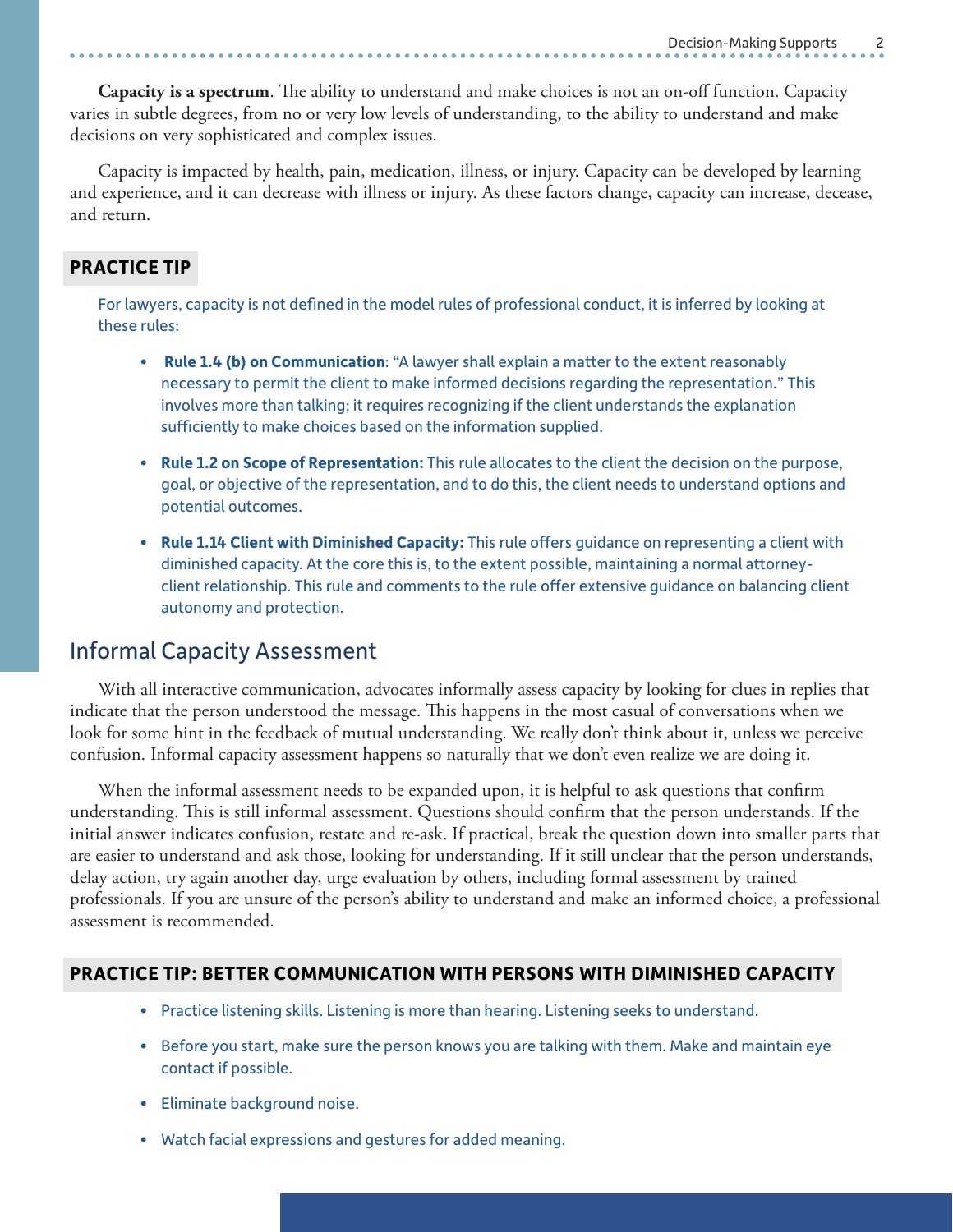- Use a normal voice and short simple sentences. A lower register or tone of voice may be easier to hear. Allow extra time for the person to understand and respond.
- While maintaining a clear conversation, try to be at the person's eye level and face-to-face.
- Communication is a two-way street; just as we try to confirm that the person is understanding our message, we need to assure that we understand what the person is telling us.

## Formal Assessment

Formal capacity assessments should be done by physicians, psychologists, social workers, and other professionals with specialized training. A starting point for every assessment is understanding the goal or use of the assessment. The person doing the assessment should be aware of the decisions that need to be decided on, and what others are concerned about. Some assessments can be done quickly, however, a full assessment for a person who has trouble with communication may take several hours. It is best to conduct these over several sessions. Memory and cognition science have advanced rapidly in the past decade. The assessment may include interviews, a standardized psychological test, medical imaging, or lab tests. The scope of the needed testing will vary based on the person's health and should be left up to the professional conducting the assessments.

The person may be able to consent to an assessment, or if the health care providers believe it is appropriate, a health care surrogate may consent. Courts can also order assessments with cause, provided the assessment meets the statutory requirements in the state (commonly in guardianship, conservatorship, mental health, or criminal cases). Simple assessments where there is little question of the capacity are commonly completed by health care providers as part of a routine office call. Complex assessments, which take more time, are only covered by insurance or benefits if they are part of a diagnosis or treatment. In cases where capacity is harder to determine, assessments can be time consuming and finding a source of payment can be difficult. Some community mental health programs, local health departments, and community-based public services programs can provide formal assessments.

A formal assessment looks at long- and short-term memory; orientation to place, self, and time; the ability to organize facts and information; the ability to make reasoned choices; calculation abilities; and visual-spatial issues. Administering and interpreting standardized testing requires specialized training that is far beyond the scope of this chapter summary. Failing the simplest of the standardized tests is an indicator of impairment—and merits caution. A passing score on the simplest of the standardized tests does not address the critical question of understanding the issue under consideration.

#### **PRACTICE TIPS: COMMON MISPERCEPTIONS IN CAPACITY**

- Failure to follow advice is not proof of lack of capacity.
- Failing to act in one's "best interest" is not proof of lack of capacity.
- Agreeing with one family member, and not others, is not proof of lack of capacity.
- Making gifts or spending "foolishly" are not proof of lack of capacity.
- The capacity to decide one issue does not assure capacity to decide a different question.
- A diagnosis with dementia does not revoke an adult's legal capacity.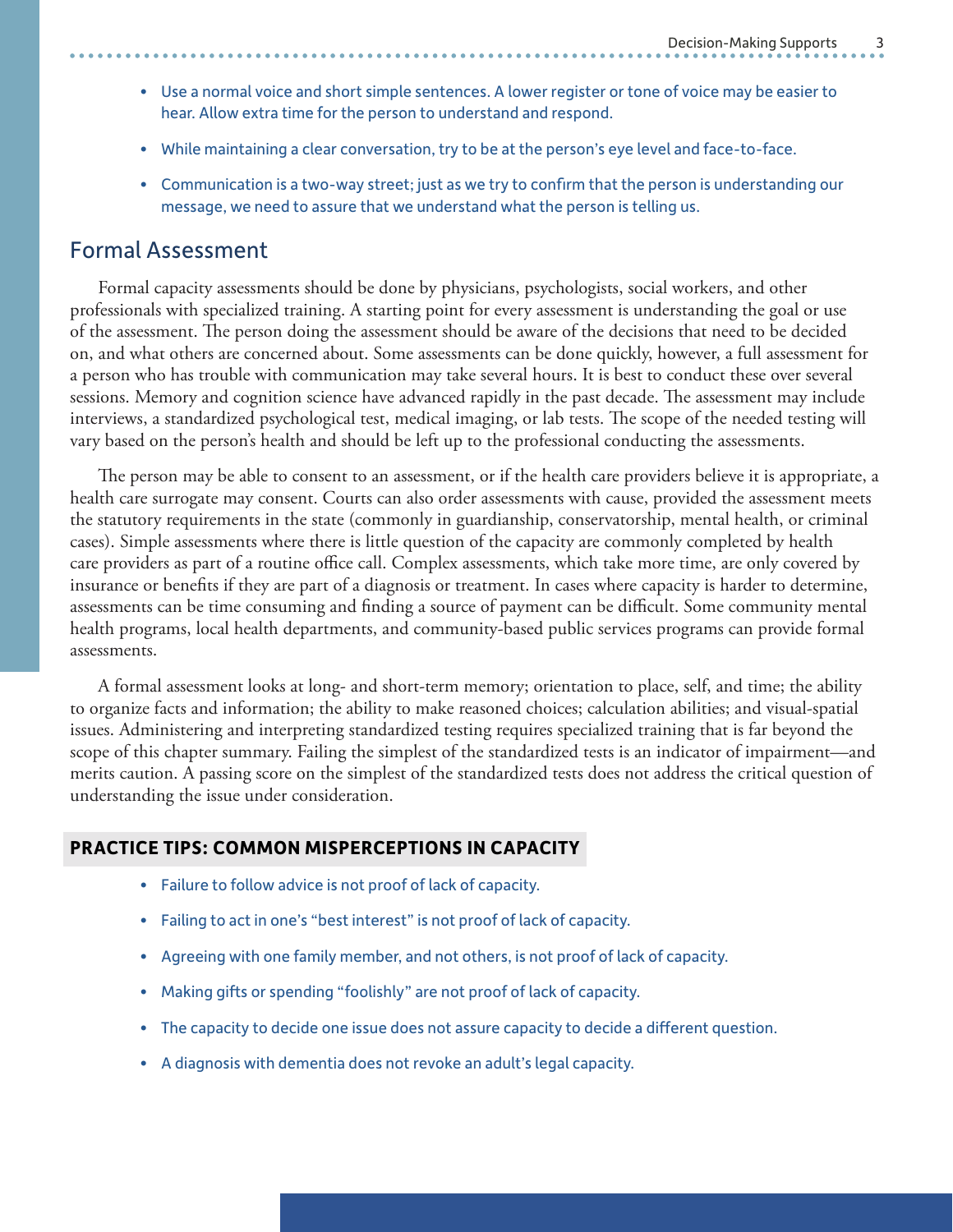## Decision Supports

The goal of decision supports is to leverage capacity by providing assistance with understanding, in order to maximize the person's decision-making and autonomy. In decision supports, the person selects trusted supporters, or technical supports, to help them. The support spectrum ranges from enrolling in direct deposit, where the payor and financial institution support the person's choice, to working with trusted advisors on complex personal, medical, or business issues. The supporter's purpose is to carefully communicate with the person. The supporter does everything possible to help the person understand the issue, the risks, and the benefits of options, so that the person can make an informed choice. Then the supporter helps the person as needed or requested to carry out that choice.

For decision supports to be effective, the person needs some ability to communicate, to understand basic concepts, and to make at least simple choices. The objective of decision supports is to make the most of the person's abilities*—*decision supports focus on abilities, not limitations. It is important to remember that people communicate in different ways and to explore all of the ways the person may be able to communicate.

#### Dementia and Capacity

Dementia describes declines in memory and cognition (the ability to make decisions) as a result of illness or disease. Dementia is a decline that exceeds normal age-related changes in memory and cognition. The most widely known cause of dementia is Alzheimer's disease, however there are many diseases that manifest symptoms of dementia. The impact on memory and decision-making varies significantly based on the cause of the dementia. One of the keys to diagnosing different underlying causes of dementia is to assess the ways that the person's memory, cognition, or behavior have changed.

A dementia diagnosis does not have a legal impact on a person's legal ability to make decisions, choices, or participate in life. It is important to assess the understanding of a person experiencing dementia on an ongoing basis. Dementia, and the related decline in memory and cognition, are chronic and progressive. The best therapies available today can slow the progression of symptoms, and relieve some of the collateral impacts for some persons with dementia, but there is currently no cure. The symptoms progression varies significantly from person to person and from underlying cause to underlying cause. Early diagnosis offers the greatest hope for effective treatment.

The earlier the diagnosis, the greater the opportunity for the person to put into place trusted supports, and the greater opportunity to make others aware of the person's values, goals, and preferences. A person with early to mid-stage dementia can do most things with modest supports and help. As the illness progresses, the need for support and help will increase. In the later stages, a person with dementia may become unable to communicate with others.

## Balancing Empowerment and Protection

Some choices in our lives can be made without consideration of options or consequences. There is little consequence to the choice between wearing a blue t-shirt or a red t-shirt. The only ability needed is selecting an option. Yet, we see persons with diminished capacity denied the dignity of even the simplest of choices in the name of protection.

Some decisions have life or death consequences, or drastic financial consequences. People should be empowered to make these choices, and at the same time, as a society, we want assurance that people making choices which have the potential for bad outcomes do so knowing that there are consequences and options. Empowerment is not an assurance that the person is going to make the choice that is "best for them" or "what others think the person should do." Empowerment is honoring the choice that the person finds is the best "choice for them" while knowing the potential outcomes and all the options.